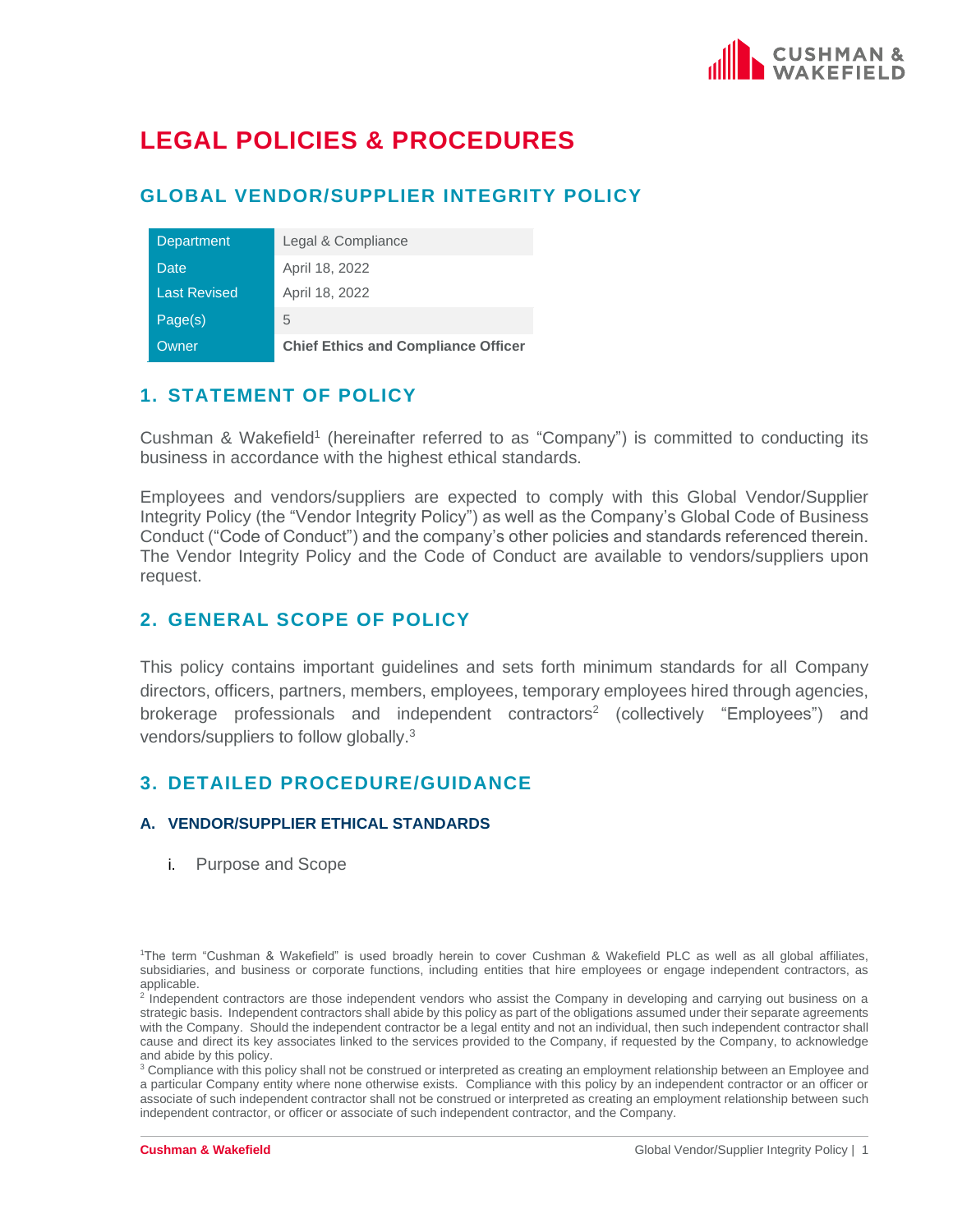- The Company acts ethically and responsibly because it is the right thing to do. The business practices and actions of a vendor/supplier reflect upon the Company, its reputation and brand. The Company has, therefore, developed these Vendor/Supplier Ethical Standards ("Ethical Standards") to clarify our expectations in the areas of business integrity, labor practices, health and safety, and environmental management.
- Vendors/suppliers who do business with or act on behalf of the Company or its clients shall follow these Ethical Standards. Violations of these Ethical Standards will result in a review of our business relationship, up to and including, termination of that relationship in accordance with our contractual rights and applicable law.
- ii. Business Conduct Principles

Company vendors/suppliers shall conduct business responsibly, with integrity, honesty, and transparency, and adhere to the following principles:

- **Provide safe, healthy and compliant working conditions.** Company's vendors/suppliers shall proactively manage health and safety risks to support an incident-free work environment where occupational injuries and illnesses are prevented. Vendors/suppliers must implement management systems to recognize, evaluate and control hazards related to their industry-specific operations/equipment. In particular, the potential health and safety impacts of equipment or materials shall be considered prior to use. Moreover, all vendors/suppliers shall ensure compliance with relevant health and safety legislation, as well as any Company or client specific health and safety requirements.
- **Maintain awareness of and comply with all applicable laws and regulations of the countries where they operate, including but not limited to, all anticorruption laws**.
- **Compete fairly for the Company's business, without paying bribes, kickbacks or giving anything of value to secure an improper advantage**. The Company conducts business legally and ethically within the framework of a free enterprise system. Corrupt arrangements with customers, suppliers, government officials, or other third parties are strictly prohibited. "Corruption" generally refers to obtaining, or attempting to obtain, a personal benefit or business advantage through improper or illegal means.
- **Encourage a diverse workforce and provide a workplace free from discrimination, harassment or any other form of abuse**. Company vendors/suppliers shall create a work environment in which employees and business partners feel valued and respected for their contributions. Harassment, including unwelcome verbal, visual, physical, or other conduct of any kind that creates an intimidating, offensive or hostile work environment will not be tolerated.
- **Treat employees fairly, including with respect to wages, working hours and benefits.** Company vendors/suppliers shall comply with all applicable legal and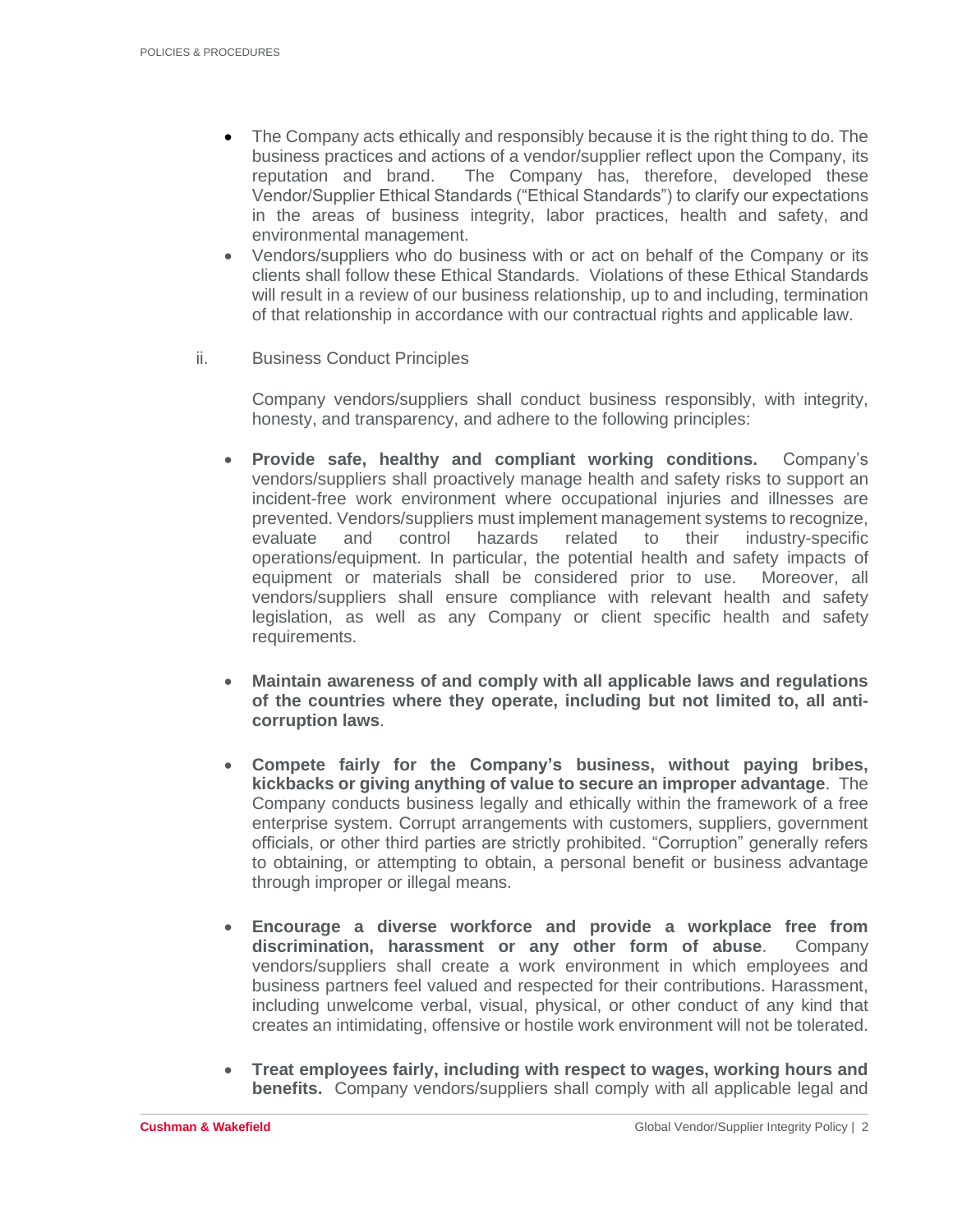regulatory requirements and will generally apply sound employee relations practices. Working hours, wages, and benefits will be consistent with laws and industry standards, including those pertaining to minimum wages, overtime, other elements of compensation, and legally mandated benefits. Company does not (and expects its Vendors/Suppliers not to) require workers to pay recruitment fees or other fees for their employment, either directly or through third parties. Any worker that has paid such fees must be reimbursed by Company or its Vendors/Suppliers.

- • **Prohibit all forms of forced or compulsory labor**. Company vendors/suppliers shall maintain and promote fundamental human rights. Employment decisions will be based on free choice and there may be no coerced or prison labor, and no use of physical punishment or threats of violence or other forms of physical, sexual, psychological or verbal abuse as a method of discipline or control.
- **Prohibit use of child labor.** Company vendors/suppliers shall adhere to the minimum employment age limit defined by national law or regulation. In no instance shall a supplier permit children to perform work that exposes them to undue physical risks that can harm physical, mental, or emotional development or improperly interfere with their schooling needs.
- **Carry out operations with care for the environment and comply with all applicable environmental laws and regulations.** The potential environmental impacts of daily business decision-making processes shall be considered along with opportunities for conservation of natural resources, recycling, source reduction and pollution control to ensure cleaner air and water and to reduce landfill wastes.
- **Maintain accurate financial books and business records in accordance with all applicable legal and regulatory requirements and accepted accounting practices.**
- **Support compliance with these Ethical Standards by establishing appropriate management processes and cooperating with reasonable assessment processes requested by the Company.** To conduct business with the Company or its clients, vendors/suppliers must enter into contracts and execute purchase orders that mandate compliance with these Ethical Standards.
- **Conduct business in accordance with the Company's policies regarding conflicts of interest, gifts and entertainment and charitable contributions (set forth in the Company's Global Code of Conduct and Global Anti-Bribery and Corruption Policy) when dealing with Company employees.** The Company's vendors/suppliers are prohibited from providing or offering gifts to Company employees that could inappropriately influence the Company's business decisions or gain an unfair advantage.
- **Report suspected violations of these Ethical Standards.** Vendor**/**supplier employees or contractors may report anonymously, if permitted by local law,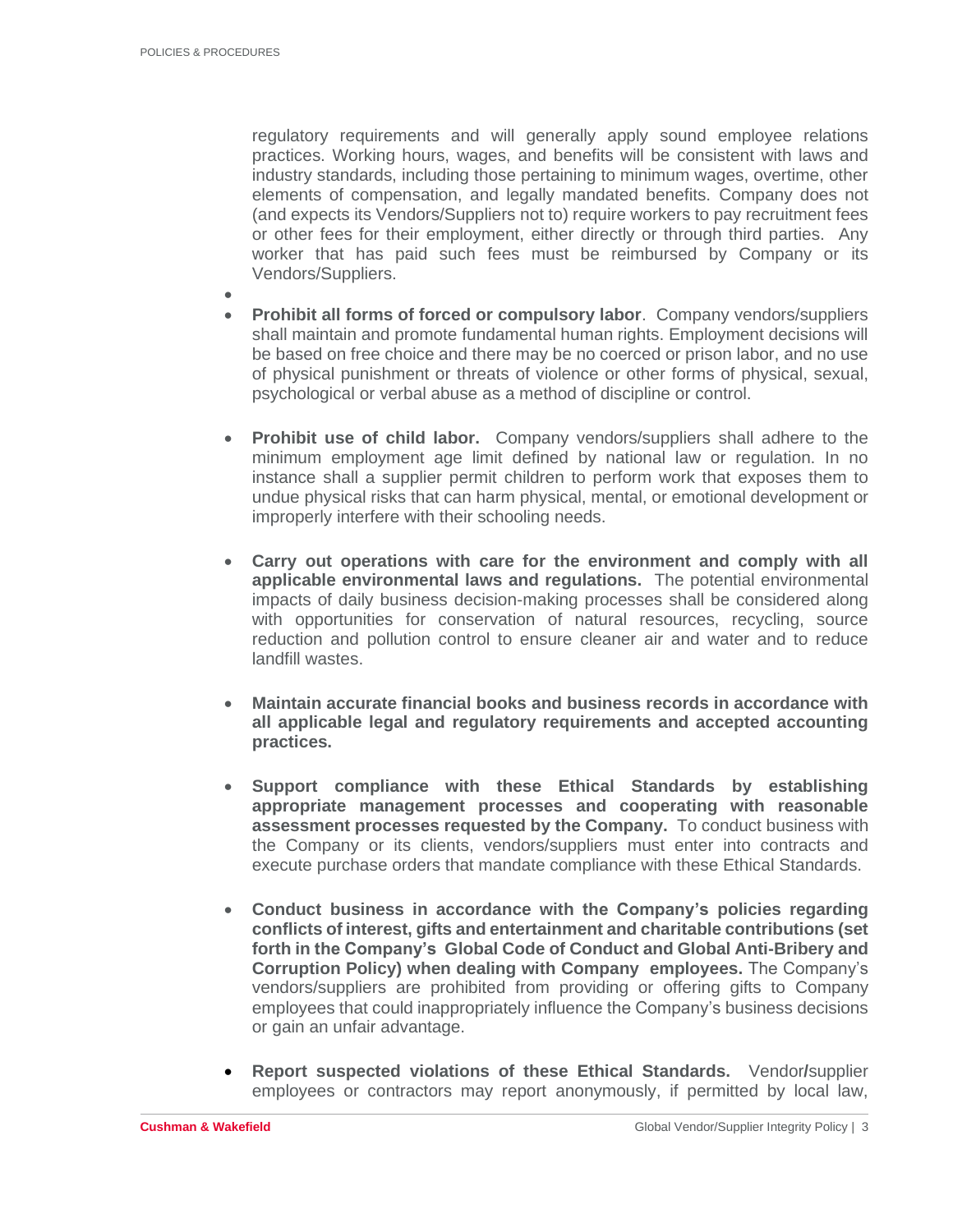suspected violations of these Ethical Standards by contacting the Company's Ethics Helpline administered by EthicsPoint, an external provider. More information on confidential reporting of violations of these Ethical Standards is available through EthicsPoint's separate website at [www.cwethics.ethicspoint.com.](http://www.cwethics.ethicspoint.com/)

#### **B. CONFLICTS OF INTEREST & APPROVAL OF RELATED PARTY VENDORS/SUPPLIERS**

Company Employees are expected to avoid any activity or investment which interferes with or appears to interfere with their independent exercise of judgment in the best interest of the Company and its clients. Having a financial interest in or family or personal business relationship with a vendor/supplier is a conflict of interest. **All such conflicts must be disclosed to and approved in writing by the local/regional compliance representative with an email notification to the Employee's manager before the vendor/supplier is engaged by or recommended to the Company or a client. Such approval, if granted, shall be conditioned upon the Employee removing himself or herself from the formal engagement of the vendor/supplier including review/execution of written agreements and approval of invoices and payment to the vendor/suppler.** 

Company employees are not permitted to personally engage any vendor/supplier (e.g. to perform work on a personal residence) who is at the time performing services for the Company or a client without prior approval from the local/regional legal representative. This prohibition does not apply to companies that provide services/products on the same commercial terms to the public such as office suppliers, general commodities and the like.

#### **C. MONITORING TESTING AND AUDIT**

To evaluate the overall effectiveness and adequacy of the Vendor Integrity Policy and to ensure that the adopted policies, procedures and internal controls are being followed, the Company's Internal Auditors may monitor, test and periodically audit compliance with this policy. Such monitoring and auditing may include, but not be limited to, review of:

- **Employee disclosures regarding their dealings with vendors;**
- Questionable matters detected in security investigations;
- **The results of financial and payroll audits;**
- **•** Contracts awarded where the contract price is over \$1 million per annum;
- Contracts awarded where the contract price is over \$50,000 per annum and the contract was awarded to a bidder other than the lowest bidder; and
- Distribution of the Integrity Policy to vendors/suppliers.

#### **D. WHERE CAN I GO FOR HELP?**

There are several resources available if you have a question or concern. You can talk to your:

- Manager;
- Local/regional Company legal or compliance representative; or
- Local/regional Company procurement professional.

#### **E. ALLEGATIONS OF MISCONDUCT**